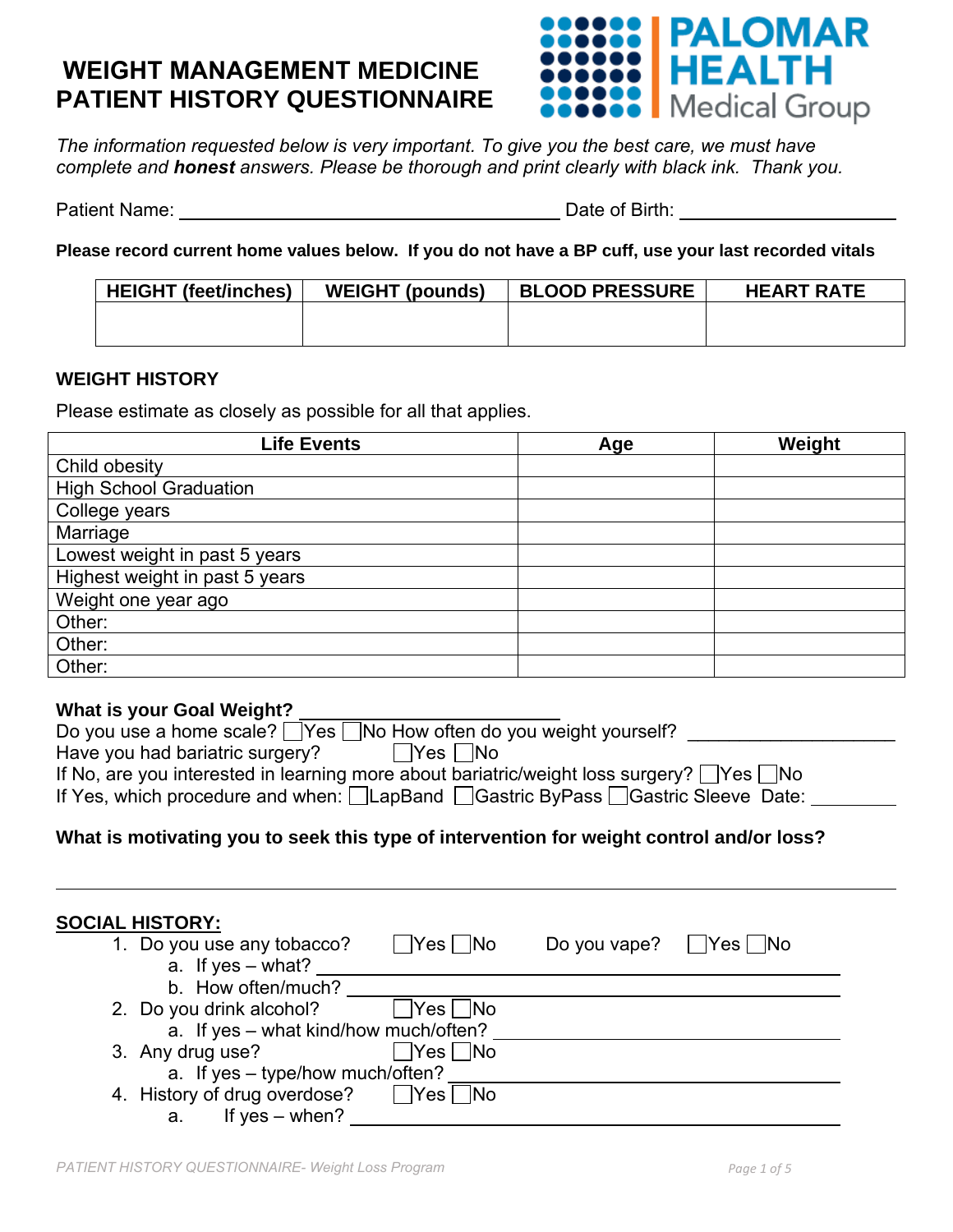# **FAMILY HISTORY:**

| Is there Obesity in the family? | □Yes □No If yes, please list: |  |
|---------------------------------|-------------------------------|--|
|                                 |                               |  |

| Are there any medical illnesses in your immediate family? $\Box$ Yes |                                 | $\vert$ No If yes, what/who: |
|----------------------------------------------------------------------|---------------------------------|------------------------------|
| Diabetes?                                                            | $\sqrt{}$ Yes $\sqrt{}$ No Who: |                              |
| Hypertension?                                                        | $\exists$ Yes $\Box$ No Who:    |                              |
| Coronary Artery Disease? [                                           | $\sqrt{}$ Yes $\sqrt{}$ No Who: |                              |
| Cancer?                                                              | $\Box$ Yes $\Box$ No Type:      | Who:                         |
| Other:                                                               |                                 |                              |

### **WEIGHT LOSS ATTEMPT HISTORY:**

*Please list ALL weight loss attempts, physician-supervised programs as well as self-monitored diets. Please take the time to be as thorough as possible.*

# **Age you first started dieting:**

| <b>PROGRAM</b>                  | <b>YES</b><br><b>NO</b><br>DATE(S) |  | <b>DURATION</b> | <b>MAX</b> | <b>MD</b>   |                    |
|---------------------------------|------------------------------------|--|-----------------|------------|-------------|--------------------|
|                                 |                                    |  |                 |            | <b>LOSS</b> | <b>SUPERVISED?</b> |
| <b>ACUPUNCTURE</b>              |                                    |  |                 |            |             | No<br>Yes          |
| <b>ALLI</b>                     |                                    |  |                 |            |             | No.<br>Yes         |
| <b>ATKINS</b>                   |                                    |  |                 |            |             | Mo!<br>Yes         |
| <b>KETO-DIET</b>                |                                    |  |                 |            |             | No<br>Yes          |
| <b>Calorie Counting</b>         |                                    |  |                 |            |             | No.<br>Yes         |
| FEN/PHEN or REDUX               |                                    |  |                 |            |             | No<br>Yes          |
| <b>JENNY CRAIG</b>              |                                    |  |                 |            |             | No.<br>Yes         |
| <b>MERIDIA</b>                  |                                    |  |                 |            |             | No<br>Yes          |
| <b>METABOLIFE</b>               |                                    |  |                 |            |             | No<br>Yes          |
| <b>NUTRI-SYSTEMS</b>            |                                    |  |                 |            |             | No<br>Yes          |
| <b>OPTI-FAST or MEDI FAST</b>   |                                    |  |                 |            |             | No<br>Yes          |
| OVER THE COUNTER DIET           |                                    |  |                 |            |             | ∃No<br>Yes         |
| <b>AIDS</b>                     |                                    |  |                 |            |             |                    |
| <b>RICHARD SIMMONS</b>          |                                    |  |                 |            |             | No<br>Yes          |
| <b>SOUTH BEACH DIET</b>         |                                    |  |                 |            |             | No<br>Yes          |
| T.O.P.S.                        |                                    |  |                 |            |             | <b>No</b><br>Yes   |
| <b>WEIGHT WATCHERS</b>          |                                    |  |                 |            |             | No.<br>Yes         |
| <b>XENICAL</b>                  |                                    |  |                 |            |             | No.<br>Yes         |
| Any Rx med for weight loss?     |                                    |  |                 |            |             | ∃No<br> Yes        |
| Rx Name(s):                     |                                    |  |                 |            |             |                    |
| <b>Other Prescription/Shots</b> |                                    |  |                 |            |             | ÌΝo<br>Yes         |
| Other bariatric program?        |                                    |  |                 |            |             | <b>No</b><br>Yes   |
| <b>Which Surgeon?</b>           |                                    |  |                 |            |             |                    |
| Any support groups?             |                                    |  |                 |            |             | No.<br>Yes         |

List any other physician-supervised and documented weight loss attempt: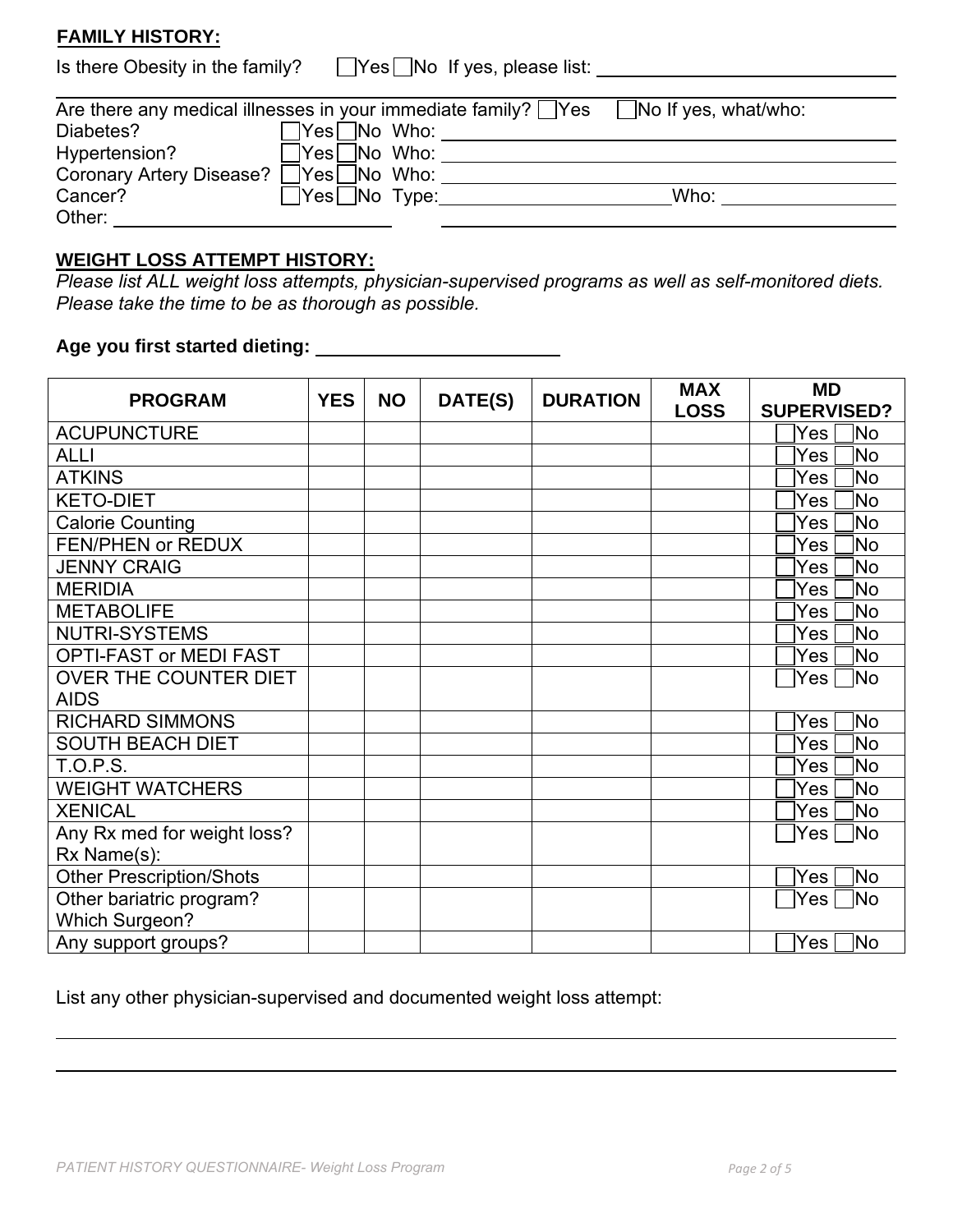# **FOOD INTAKE:**

| Do you skip meals? □Yes □No Number of snacks per day? __________<br>Do you eat breakfast?<br>How late is your dinner? _____ When is your typical bedtime? _____ Do you snack after dinner? _<br>Do you snack between meals? ■ ■ Yes<br>$\Box$ No<br>If so, what? $\overline{\phantom{a}}$                        |                                                                                                                                                                                                                                                                                                                                                                                                                                                                                                      |       |  |               |  |        |  |  |  |  |
|------------------------------------------------------------------------------------------------------------------------------------------------------------------------------------------------------------------------------------------------------------------------------------------------------------------|------------------------------------------------------------------------------------------------------------------------------------------------------------------------------------------------------------------------------------------------------------------------------------------------------------------------------------------------------------------------------------------------------------------------------------------------------------------------------------------------------|-------|--|---------------|--|--------|--|--|--|--|
|                                                                                                                                                                                                                                                                                                                  | $\Box$ No<br>Is snacking from habit?<br>Depression?<br>  Yes<br> No<br> Yes<br>Do you binge eat? $\Box$ Yes<br>Boredom? <u>Nes</u> Mo Do you<br>If so, what?<br> No<br>How often? The contract of the contract of the contract of the contract of the contract of the contract of the contract of the contract of the contract of the contract of the contract of the contract of the contract of the<br>Do you have any eating related problems or concerns? □Yes □No If yes, please explain: _____ |       |  |               |  |        |  |  |  |  |
|                                                                                                                                                                                                                                                                                                                  | Are you willing to cook or prefer purchasing meals? _____________________________<br>Do you feel deprived of any foods? □Yes □No<br>Do you feel restricted of any foods? □Yes □No<br>Any foods/beverages not tolerated? □Yes □No If so: _____________________________                                                                                                                                                                                                                                |       |  |               |  |        |  |  |  |  |
| Other?                                                                                                                                                                                                                                                                                                           | Do you have any diet restrictions?<br>Vegan?<br>$\forall$ es<br> No<br>Vegetarian?<br><b>Yes</b><br> No<br>Lactose intolerant?   Yes<br>$\overline{\textsf{No}}$<br><b>Gluten Free?</b><br>$\Box$ Yes<br> No                                                                                                                                                                                                                                                                                         |       |  |               |  |        |  |  |  |  |
| How many grams of protein do you get in daily? (best estimate) From drinks?<br>From food?<br>How much WATER do you drink in a 24-hour period? □24oz (3 cups or less) □32oz (4+ cups)<br>$\Box$ 64oz (8+ cups) Other:<br>What do you drink other than water?<br>How much?<br>LIST YOUR FOOD INTAKE FROM YESTERDAY |                                                                                                                                                                                                                                                                                                                                                                                                                                                                                                      |       |  |               |  |        |  |  |  |  |
|                                                                                                                                                                                                                                                                                                                  | <b>Time</b>                                                                                                                                                                                                                                                                                                                                                                                                                                                                                          | Place |  | Food/beverage |  | Amount |  |  |  |  |
| <b>Breakfast</b>                                                                                                                                                                                                                                                                                                 |                                                                                                                                                                                                                                                                                                                                                                                                                                                                                                      |       |  |               |  |        |  |  |  |  |
| Lunch                                                                                                                                                                                                                                                                                                            |                                                                                                                                                                                                                                                                                                                                                                                                                                                                                                      |       |  |               |  |        |  |  |  |  |
| <b>Dinner</b>                                                                                                                                                                                                                                                                                                    |                                                                                                                                                                                                                                                                                                                                                                                                                                                                                                      |       |  |               |  |        |  |  |  |  |
| Snack                                                                                                                                                                                                                                                                                                            |                                                                                                                                                                                                                                                                                                                                                                                                                                                                                                      |       |  |               |  |        |  |  |  |  |
| Snack                                                                                                                                                                                                                                                                                                            |                                                                                                                                                                                                                                                                                                                                                                                                                                                                                                      |       |  |               |  |        |  |  |  |  |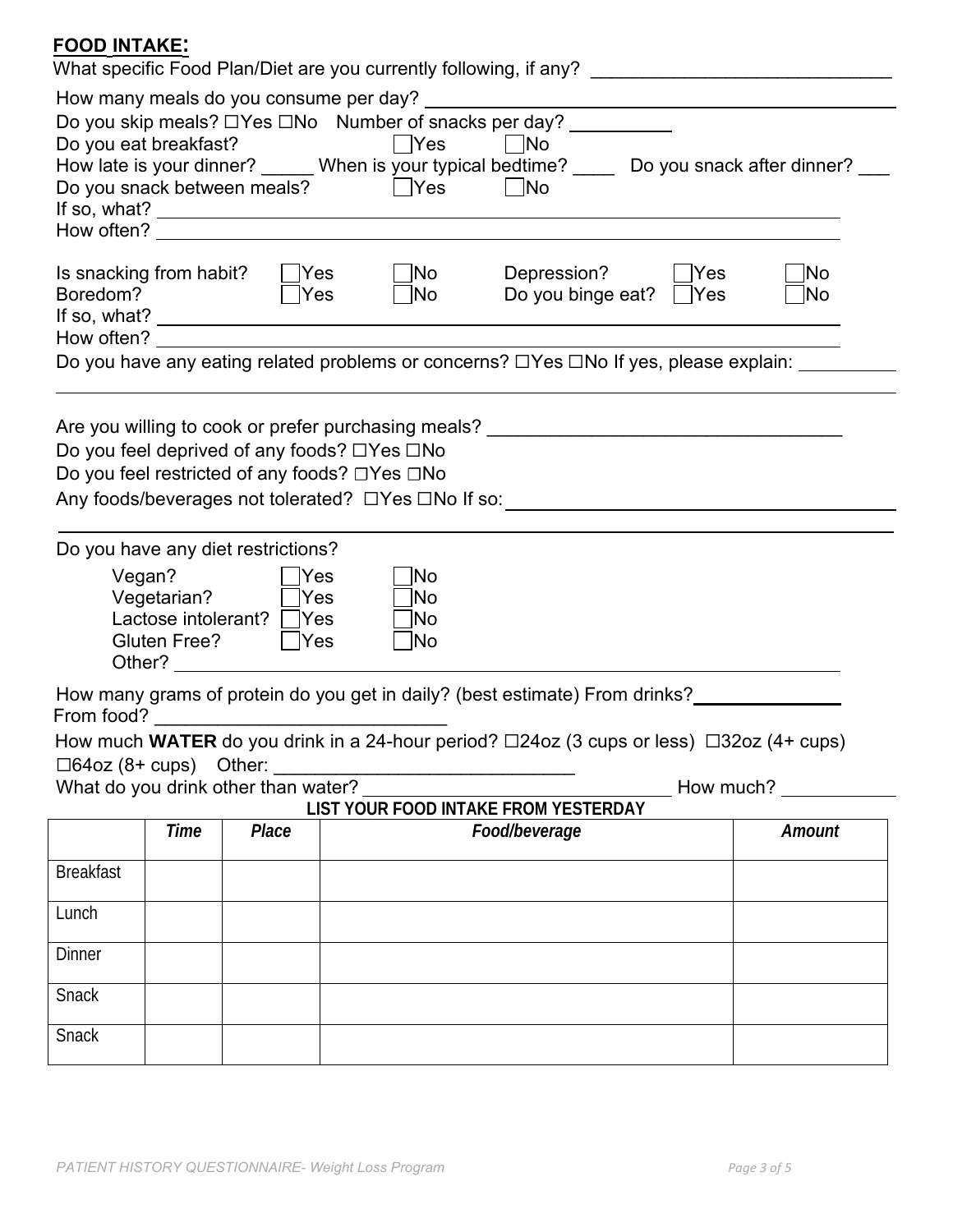## **PHYSICAL ACTIVITY**:

| Do you exercise regularly? $\Box$ Yes                                                 | No If yes, do you have an exercise regimen? Please list in table below. |
|---------------------------------------------------------------------------------------|-------------------------------------------------------------------------|
| Do you have any physical restrictions that keep you from exercising? If Yes, Explain? |                                                                         |

| Type of Physical Activity<br>(Walking, Yoga, Cardio, Weights, Swim, etc) | Intensity<br>(Light, medium or<br>high) | Daily?                     | How often? | Comments |
|--------------------------------------------------------------------------|-----------------------------------------|----------------------------|------------|----------|
|                                                                          |                                         | $\Box$ Yes<br>$\square$ No |            |          |
|                                                                          |                                         |                            |            |          |
|                                                                          |                                         | $\Box$ Yes                 |            |          |
|                                                                          |                                         | $\square$ No               |            |          |

# **PERSONAL MEDICAL HISTORY:** Do you have or have you ever had any of the following? Check all that apply.

### **Psychologic**

1. Do you have any of the following? (Please check all that apply)

|                     | 1. Do you have any of the following? (Please check all that apply)                                  |
|---------------------|-----------------------------------------------------------------------------------------------------|
|                     | Depression [ Panic attacks<br>│ Anxiety<br>」Bipolar Disease<br>a.                                   |
|                     | <b>Obsessive Compulsive Disorder</b><br><b>Eating Disorder</b>                                      |
|                     | other:                                                                                              |
|                     | ੈNo<br>b. Seeking treatment?<br>Yes                                                                 |
|                     | c. Medications?<br> Yes   No<br>Please list under medications                                       |
|                     | 2. Do you have a history of suicide attempt or suicidal ideation?<br>   Yes   No                    |
|                     | If so, when:                                                                                        |
|                     | 3. Are you currently seeing a psychologist/psychiatrist/therapist? TYes TNo.                        |
|                     |                                                                                                     |
| <b>Sleep Health</b> |                                                                                                     |
|                     | 1. How many hours do you typically sleep per night?<br>hours                                        |
|                     | 2. If you have insomnia, do you have trouble falling asleep or staying asleep? $\Box$ Yes $\Box$ No |
|                     | 3. Have you been told you stop breathing when sleeping?<br>  Yes   No                               |
|                     | 4. Do you have excessive daytime sleepiness?<br>Yes <br><b>No</b>                                   |
|                     | 5. Have you been diagnosed with Sleep Apnea?<br>Yes  <br><b>No</b>                                  |
|                     | 6. If yes, do you use a CPAP or oral device?<br>Yes <br><b>No</b>                                   |
|                     |                                                                                                     |
|                     | Cardiovascular                                                                                      |
|                     | <b>No</b><br>1. High blood pressure<br>Yes                                                          |
|                     | 2. If yes $-$ medication?<br>Yes l<br> No<br>Please list under medications                          |
|                     | 3. Heart Attack?<br>No When?<br>Yes l                                                               |
|                     | No When?<br>4. Heart Bypass surgery?<br>Yes l                                                       |
|                     | 5. Stents?<br>No When?<br>Yes                                                                       |
|                     | No When?<br>6. Pacemaker?<br>Yes                                                                    |